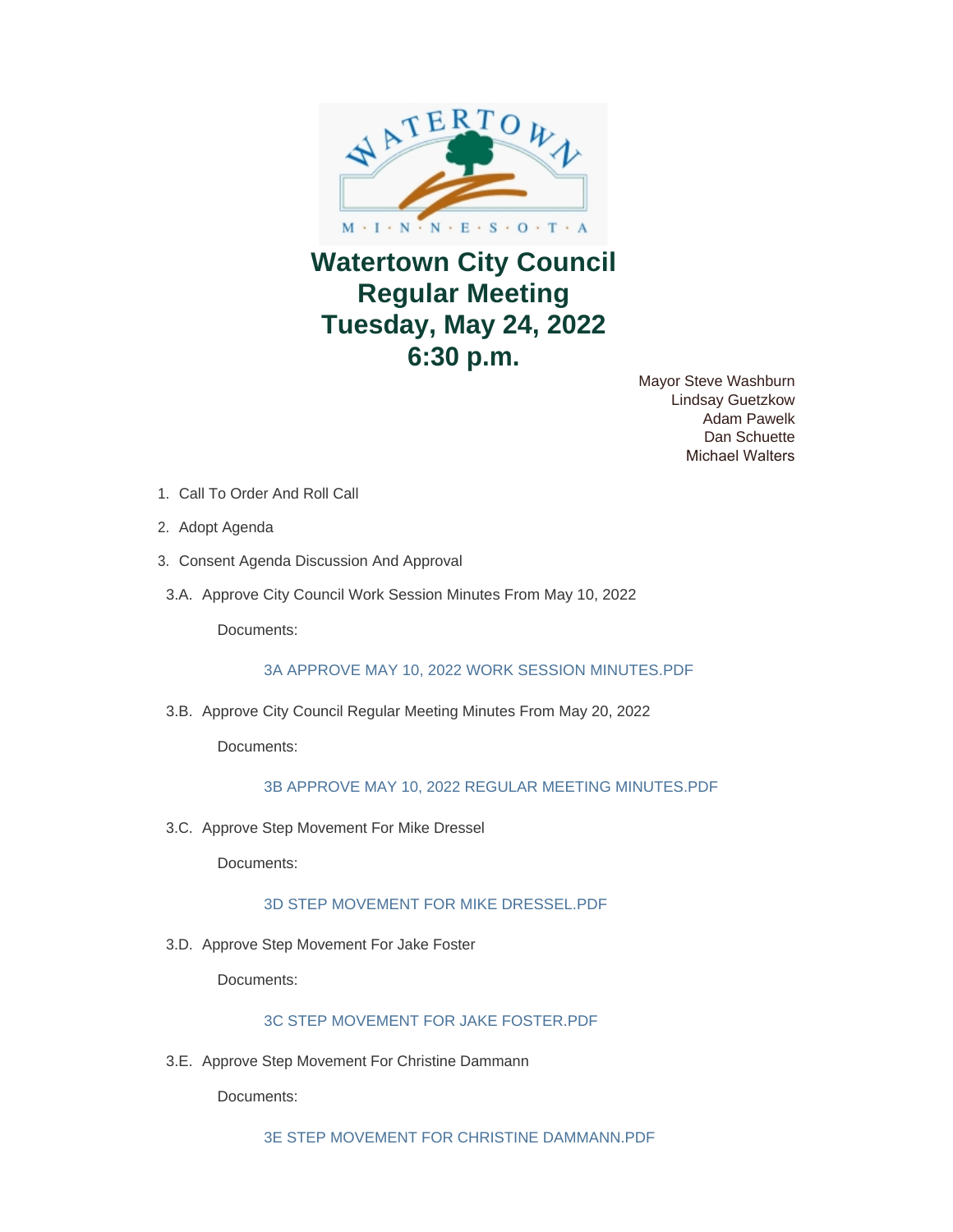3.F. Accept Donation From Legion Post 121

Documents:

## [3F ACCEPT DONATION FROM LEGION POST 121.PDF](https://www.watertownmn.gov/AgendaCenter/ViewFile/Item/2344?fileID=1838)

3.G. Amendment To Resolution 2022-27

Documents:

#### [3G AMENDMENT TO RESOLUTION 2022-27.PDF](https://www.watertownmn.gov/AgendaCenter/ViewFile/Item/2345?fileID=1839)

- 4. Open Forum
- 5. New/Old Business
- 5.A. Adopt Resolution #2022-36 Authorizing The Purchase Of Sutphen SLR108 Ladder Truck

Documents:

#### [5A LADDER 11 PURCHASE.PDF](https://www.watertownmn.gov/AgendaCenter/ViewFile/Item/2328?fileID=1828)

5.B. Adopt Resolution #2022-37, Authorizing The Preparation Of Final Plans & Specifications For Water Tower #2

Documents:

## [5B WATER TOWER 2 PLANS AND SPECS.PDF](https://www.watertownmn.gov/AgendaCenter/ViewFile/Item/2329?fileID=1829)

5.C. CSAH 10 And CSAH 24 Safety Improvements

Documents:

## [5D CSAH 10 AND CSAH 24 SAFETY IMPROVEMENTS.PDF](https://www.watertownmn.gov/AgendaCenter/ViewFile/Item/2332?fileID=1832)

5.D. CSAH 10 Resurfacing And Striping Plan

Documents:

[5C CSAH 10 RESURFACING AND STRIPING PLAN.PDF](https://www.watertownmn.gov/AgendaCenter/ViewFile/Item/2331?fileID=1831)

- 6. Other Reports
- 7. Claims
- 7.A. Approve Claims Roster

Documents:

#### [7A CLAIMS PACKET 5.24.22.PDF](https://www.watertownmn.gov/AgendaCenter/ViewFile/Item/2330?fileID=1830)

8. Adjournment

Members of the City Council and staff may convene immediately following the adjournment of the regular meeting at the Luce Line Lodge in a purely social event. Members of the public are welcome to attend. All minutes are available on the website or can be requested by contacting City Hall.